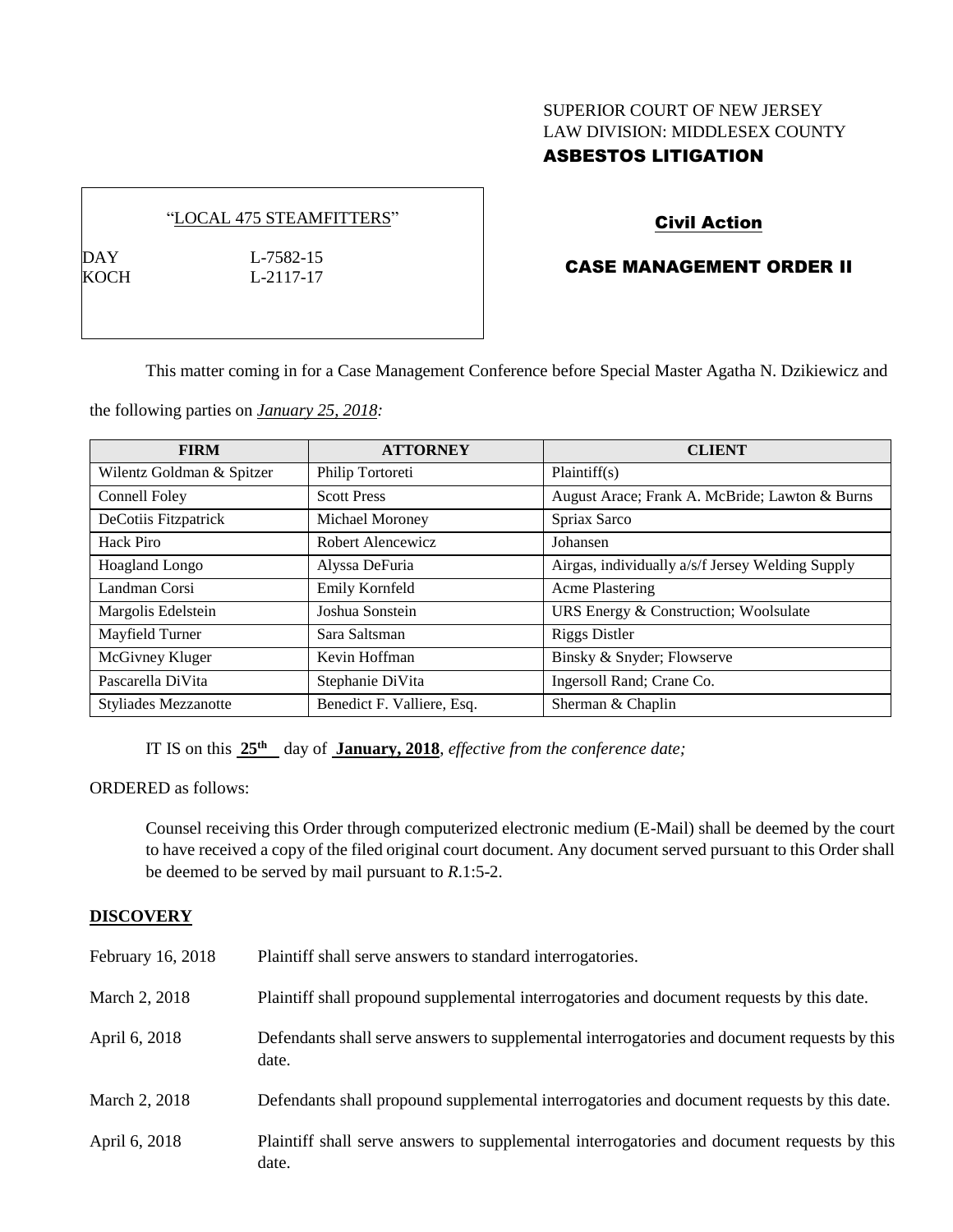| May 11, 2018  | Plaintiff depositions shall be concluded by this date. Plaintiff's counsel shall contact the<br>Special Master within one week of this deadline if plaintiff depositions are not completed by<br>this date. |  |
|---------------|-------------------------------------------------------------------------------------------------------------------------------------------------------------------------------------------------------------|--|
| June 11, 2018 | Fact discovery, including depositions, shall be completed by this date. Plaintiff's counsel shall<br>contact the Special Master within one week of this deadline if all fact discovery is not<br>completed. |  |
| June 11, 2018 | Depositions of corporate representatives shall be completed by this date.                                                                                                                                   |  |

## **EARLY SETTLEMENT**

June 25, 2018 Settlement demands shall be served on all counsel and the Special Master by this date.

#### **SUMMARY JUDGMENT MOTION PRACTICE**

| July 6, 2018    | Plaintiff's counsel shall advise, in writing, of intent not to oppose motions by this date. |
|-----------------|---------------------------------------------------------------------------------------------|
| July 20, 2018   | Summary judgment motions shall be filed no later than this date.                            |
| August 17, 2018 | Last return date for summary judgment motions.                                              |

## **MEDICAL DEFENSE**

- February 16, 2018 Plaintiff shall serve executed medical authorizations (along with answers to interrogatories) by this date.
- June 11, 2018 Plaintiff shall serve a diagnostic medical report and any medical records in plaintiff's possession by this date.
- June 11, 2018 Plaintiff shall serve medical expert reports by this date.
- August 31, 2018 The defense medical examination of plaintiff(s) shall be completed by this date.
- October 5, 2018 Defendants shall identify its medical experts and serve medical reports, if any, by this date. In addition, defendants shall notify plaintiff's counsel (as well as all counsel of record) of a joinder in an expert medical defense by this date.

## **LIABILITY EXPERT REPORTS**

- October 5, 2018 Defendants shall identify its liability experts and serve liability expert reports, if any, by this date or waive any opportunity to rely on liability expert testimony.
- November 2, 2018 Plaintiff shall identify its rebuttal liability experts and serve rebuttal liability expert reports, if any, by this date.

#### **EXPERT DEPOSITIONS**

November 30, 2018 Expert depositions shall be completed by this date. To the extent that plaintiff and defendant generic experts have been deposed before, the parties seeking that deposition in this case must file an application before the Special Master and demonstrate the necessity for that deposition. To the extent possible, documents requested in a deposition notice directed to an expert shall

 $\_$  ,  $\_$  ,  $\_$  ,  $\_$  ,  $\_$  ,  $\_$  ,  $\_$  ,  $\_$  ,  $\_$  ,  $\_$  ,  $\_$  ,  $\_$  ,  $\_$  ,  $\_$  ,  $\_$  ,  $\_$  ,  $\_$  ,  $\_$  ,  $\_$  ,  $\_$  ,  $\_$  ,  $\_$  ,  $\_$  ,  $\_$  ,  $\_$  ,  $\_$  ,  $\_$  ,  $\_$  ,  $\_$  ,  $\_$  ,  $\_$  ,  $\_$  ,  $\_$  ,  $\_$  ,  $\_$  ,  $\_$  ,  $\_$  ,